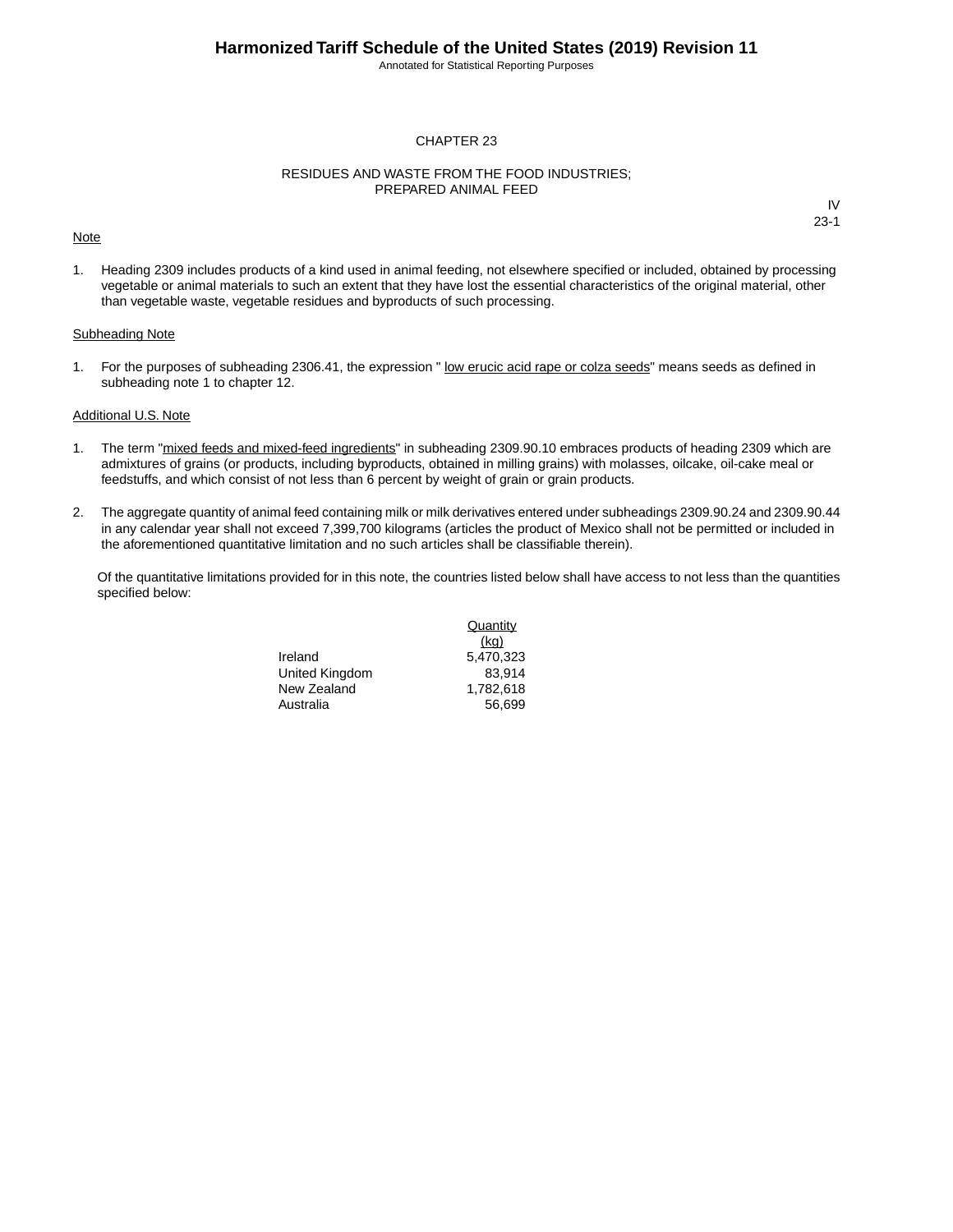Annotated for Statistical Reporting Purposes

| Heading/      | Stat.    |                                                                                                                                                                                                      | Unit     | Rates of Duty      |                                                                                        |                |  |
|---------------|----------|------------------------------------------------------------------------------------------------------------------------------------------------------------------------------------------------------|----------|--------------------|----------------------------------------------------------------------------------------|----------------|--|
| Subheading    | Suf-     | <b>Article Description</b>                                                                                                                                                                           | of       |                    |                                                                                        | $\overline{2}$ |  |
| 2301          | fix      | Flours, meals and pellets, of meat or meat offal, of fish or of<br>crustaceans, molluscs or other aquatic invertebrates, unfit for                                                                   | Quantity | General            | Special                                                                                |                |  |
| 2301.10.00 00 |          | human consumption; greaves (cracklings):<br>Flours, meals and pellets, of meat or meat offal; greaves                                                                                                |          |                    |                                                                                        | Free           |  |
| 2301.20.00    |          | Flours, meals and pellets, of fish or of crustaceans,                                                                                                                                                |          |                    |                                                                                        | Free           |  |
|               | 10       |                                                                                                                                                                                                      |          |                    |                                                                                        |                |  |
| 2302          | 90       | Bran, sharps (middlings) and other residues, whether or not<br>in the form of pellets, derived from the sifting, milling or other<br>working of cereals or of leguminous plants:                     |          |                    |                                                                                        |                |  |
| 2302.10.00 00 |          |                                                                                                                                                                                                      |          |                    |                                                                                        | 10%            |  |
| 2302.30.00    |          |                                                                                                                                                                                                      |          |                    |                                                                                        | 10%            |  |
|               | 10       |                                                                                                                                                                                                      |          |                    |                                                                                        |                |  |
| 2302.40.01    | 90       |                                                                                                                                                                                                      |          |                    |                                                                                        | 10%            |  |
|               | 05       |                                                                                                                                                                                                      |          |                    |                                                                                        |                |  |
|               | 10       | Of other single cereal grains, chopped, crushed or                                                                                                                                                   |          |                    |                                                                                        |                |  |
|               | 20       | Other:                                                                                                                                                                                               |          |                    |                                                                                        |                |  |
|               | 90       |                                                                                                                                                                                                      |          |                    |                                                                                        |                |  |
| 2302.50.00    | 00       |                                                                                                                                                                                                      |          |                    | Free (A+, AU, BH,<br>CA, CL, CO, D, E,<br>IL, JO, KR, MA,<br>MX, OM, P, PA,<br>PE, SG) | 20%            |  |
| 2303          |          | Residues of starch manufacture and similar residues,<br>beet-pulp, bagasse and other waste of sugar manufacture,<br>brewing or distilling dregs and waste, whether or not in the<br>form of pellets: |          |                    |                                                                                        |                |  |
| 2303.10.00    |          |                                                                                                                                                                                                      |          |                    | Free (A+, AU, BH,<br>CA, CL, CO, D, E,<br>IL, JO, KR, MA,<br>MX, OM, P, PA,<br>PE, SG) | 20%            |  |
|               | 10       |                                                                                                                                                                                                      |          |                    |                                                                                        |                |  |
|               | 20       |                                                                                                                                                                                                      |          |                    |                                                                                        |                |  |
| 2303.20.00    | 40       | Beet-pulp, bagasse and other waste of sugar                                                                                                                                                          |          |                    |                                                                                        |                |  |
|               | 20       |                                                                                                                                                                                                      |          | Free <sup>1/</sup> |                                                                                        | \$4.91/t       |  |
| 2303.30.00    | 40<br>00 |                                                                                                                                                                                                      |          |                    |                                                                                        | \$4.91/t       |  |
| 2304.00.00 00 |          | Oilcake and other solid residues, whether or not ground or in<br>the form of pellets, resulting from the extraction of soybean                                                                       |          |                    |                                                                                        |                |  |
|               |          |                                                                                                                                                                                                      |          |                    | Free (A+, AU, BH,<br>CA, CL, CO, D, E,<br>IL, JO, KR, MA,<br>MX, OM, P, PA,<br>PE, SG) | $0.7$ ¢/kg     |  |
|               |          |                                                                                                                                                                                                      |          |                    |                                                                                        |                |  |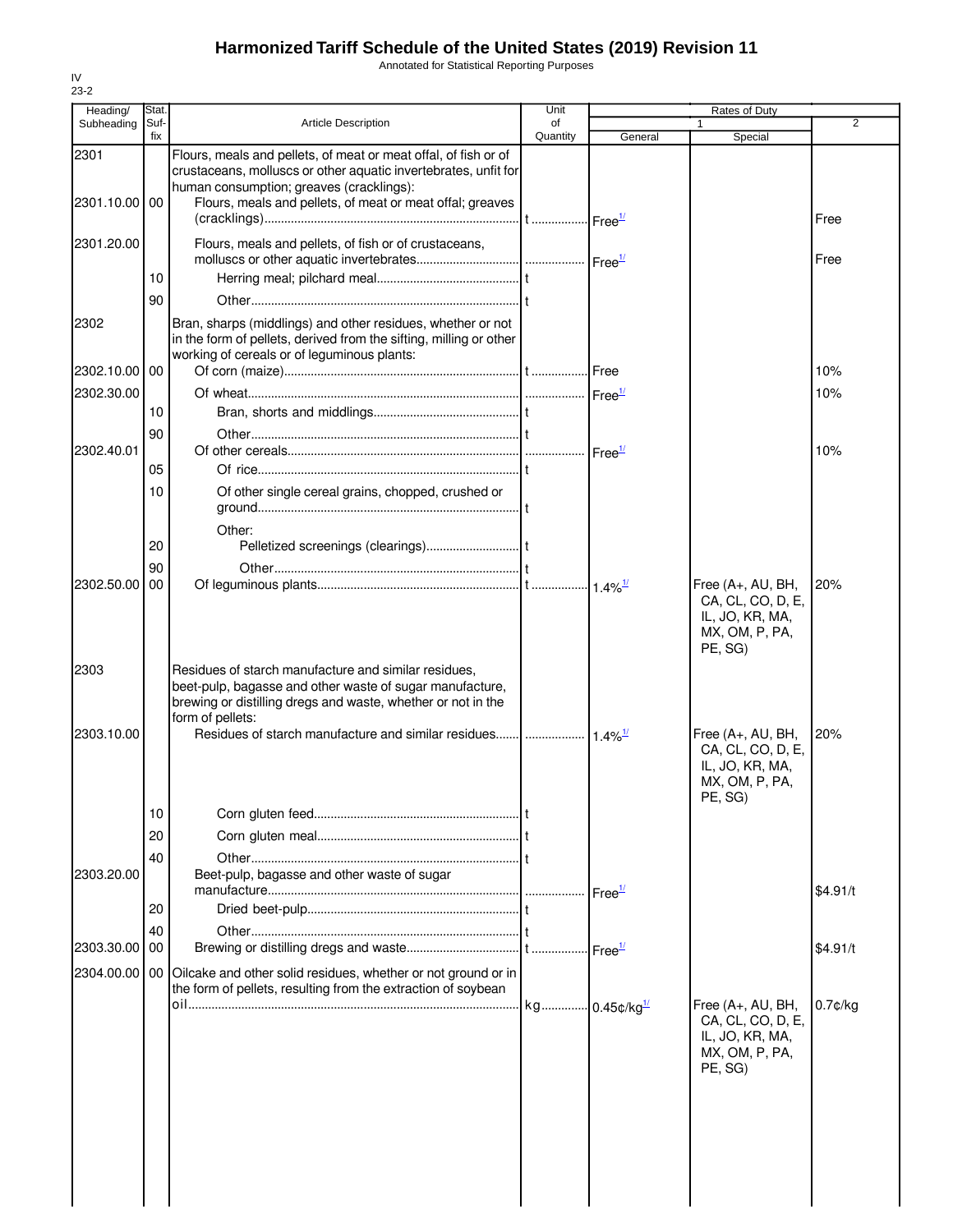Annotated for Statistical Reporting Purposes

| Heading/ Stat.<br>Subheading Suf- |                          |                                                                                                                                             | Unit           | Rates of Duty |                                                                                        |                |
|-----------------------------------|--------------------------|---------------------------------------------------------------------------------------------------------------------------------------------|----------------|---------------|----------------------------------------------------------------------------------------|----------------|
|                                   | $\operatorname{\sf fix}$ | Article Description                                                                                                                         | of<br>Quantity | General       | $\mathbf{1}$<br>Special                                                                | $\overline{2}$ |
|                                   |                          | 2305.00.00 00 Oilcake and other solid residues, whether or not ground or in<br>the form of pellets, resulting from the extraction of peanut |                |               | Free (A*, AU, BH,<br>CA, CL, CO, D, E,<br>IL, JO, KR, MA,<br>MX, OM, P, PA,<br>PE, SG) | $0.7$ ¢/kg     |
|                                   |                          |                                                                                                                                             |                |               |                                                                                        |                |
|                                   |                          |                                                                                                                                             |                |               |                                                                                        |                |
|                                   |                          |                                                                                                                                             |                |               |                                                                                        |                |
|                                   |                          |                                                                                                                                             |                |               |                                                                                        |                |
|                                   |                          |                                                                                                                                             |                |               |                                                                                        |                |
|                                   |                          |                                                                                                                                             |                |               |                                                                                        |                |
|                                   |                          |                                                                                                                                             |                |               |                                                                                        |                |
|                                   |                          |                                                                                                                                             |                |               |                                                                                        |                |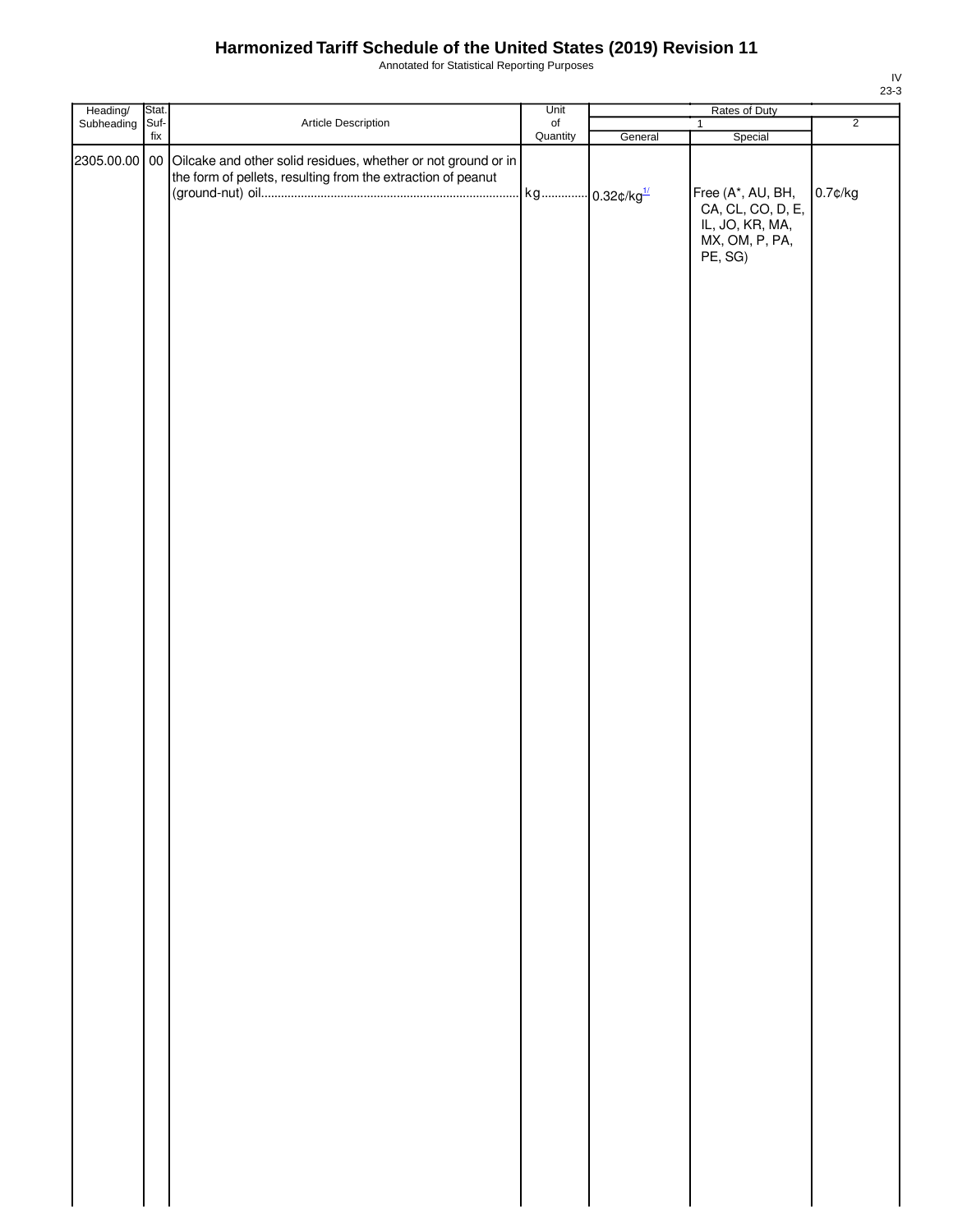Annotated for Statistical Reporting Purposes

| Heading/      | Stat.       |                                                                                                                                                                                             | Unit           |                      | Rates of Duty                                                                          |                |
|---------------|-------------|---------------------------------------------------------------------------------------------------------------------------------------------------------------------------------------------|----------------|----------------------|----------------------------------------------------------------------------------------|----------------|
| Subheading    | Suf-<br>fix | <b>Article Description</b>                                                                                                                                                                  | of<br>Quantity | General              | 1<br>Special                                                                           | $\overline{2}$ |
| 2306          |             | Oilcake and other solid residues, whether or not ground or in<br>the form of pellets, resulting from the extraction of vegetable<br>fats or oils, other than those of heading 2304 or 2305: |                |                      |                                                                                        |                |
| 2306.10.00 00 |             |                                                                                                                                                                                             |                |                      | Free (A+, AU, BH,<br>CA, CL, CO, D, E,<br>IL, JO, KR, MA,<br>MX, OM, P, PA,<br>PE, SG) | $0.7$ ¢/kg     |
| 2306.20.00 00 |             |                                                                                                                                                                                             |                |                      | Free (A, AU, BH,<br>CA, CL, CO, D, E,<br>IL, JO, KR, MA,<br>MX, OM, P, PA,<br>PE, SG)  | $0.7$ ¢/kg     |
| 2306.30.00 00 |             | Of rape or colza seeds:                                                                                                                                                                     |                |                      | Free (A*, AU, BH,<br>CA, CL, CO, D, E,<br>IL, JO, KR, MA,<br>MX, OM, P, PA,<br>PE, SG) | $0.7$ ¢/kg     |
| 2306.41.00 00 |             |                                                                                                                                                                                             |                |                      | Free (A, AU, BH,<br>CA, CL, CO, D, E,<br>IL, JO, KR, MA,<br>MX, OM, P, PA,<br>PE, SG)  | $0.7$ ¢/kg     |
| 2306.49.00 00 |             |                                                                                                                                                                                             |                |                      | Free (A, AU, BH,<br>CA, CL, CO, D, E,<br>IL, JO, KR, MA,<br>MX, OM, P, PA,<br>PE, SG)  | $0.7$ ¢/kg     |
| 2306.50.00 00 |             |                                                                                                                                                                                             |                |                      | Free (A, AU, BH,<br>CA, CL, CO, D, E,<br>IL, JO, KR, MA,<br>MX, OM, P, PA,<br>PE, SG)  | $0.7$ ¢/kg     |
| 2306.60.00 00 |             |                                                                                                                                                                                             |                |                      | Free (A, AU, BH,<br>CA, CL, CO, D, E,<br>IL, JO, KR, MA,<br>MX, OM, P, PA,<br>PE, SG)  | $0.7$ ¢/kg     |
| 2306.90.01    | 20          |                                                                                                                                                                                             |                | $0.32$ ¢/kg $^{1/2}$ | Free (A, AU, BH,<br>CA, CL, CO, D, E,<br>IL, JO, KR, MA,<br>MX, OM, P, PA,<br>PE, SG)  | $0.7$ ¢/kg     |
|               | 30          |                                                                                                                                                                                             |                |                      |                                                                                        |                |
|               | 50          |                                                                                                                                                                                             |                |                      |                                                                                        |                |
| 2307.00.00    |             |                                                                                                                                                                                             |                |                      |                                                                                        | Free           |
|               |             |                                                                                                                                                                                             |                |                      |                                                                                        |                |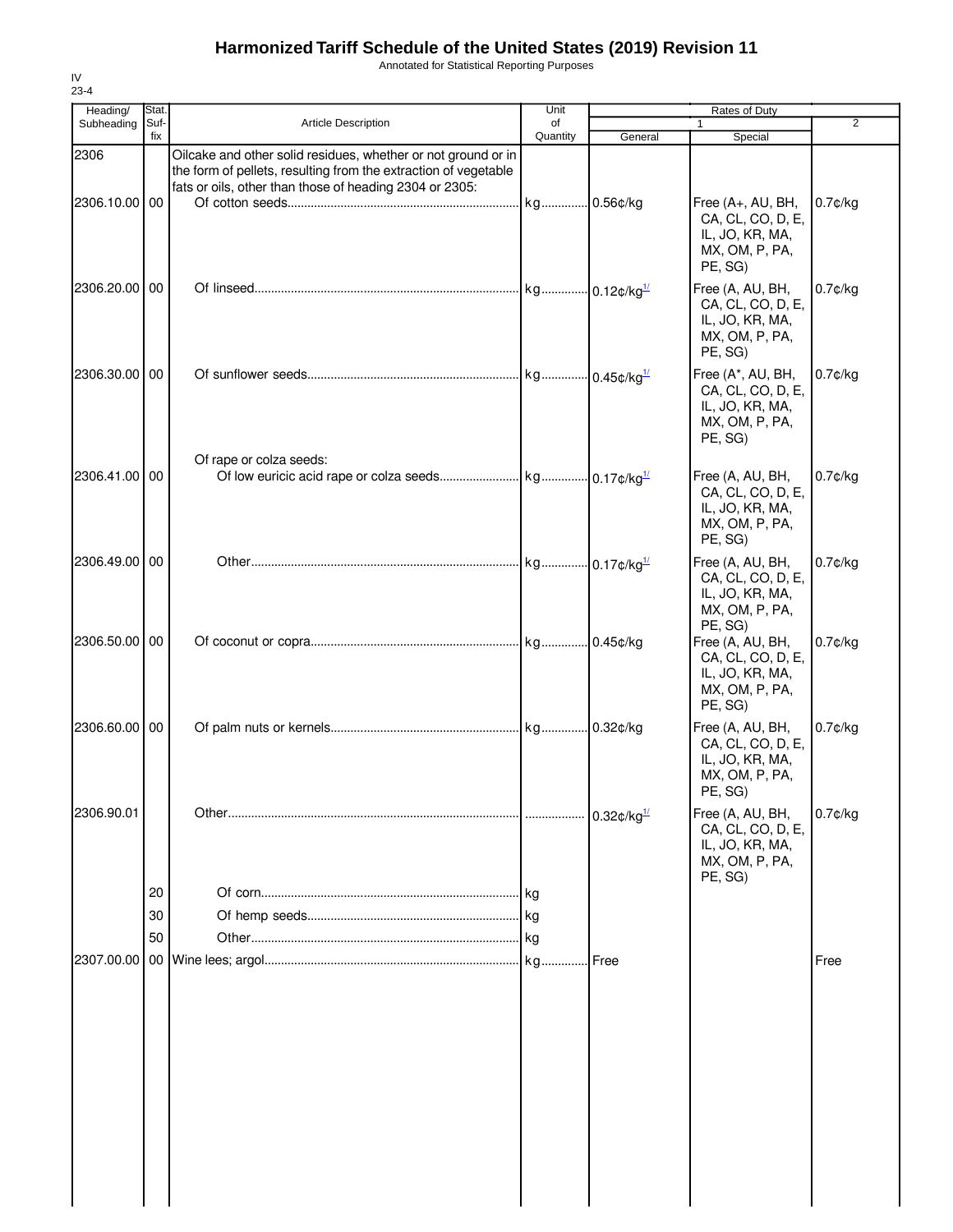Annotated for Statistical Reporting Purposes

| Stat.<br>Heading/  |             |                                                                                                                                                                                                 | Unit           | Rates of Duty        |                                                                                        |                |
|--------------------|-------------|-------------------------------------------------------------------------------------------------------------------------------------------------------------------------------------------------|----------------|----------------------|----------------------------------------------------------------------------------------|----------------|
| Subheading         | Suf-<br>fix | <b>Article Description</b>                                                                                                                                                                      | of<br>Quantity | General              | Special                                                                                | $\overline{2}$ |
| 2308.00            |             | Vegetable materials and vegetable waste, vegetable residues<br>and byproducts, whether or not in the form of pellets, of a kind<br>used in animal feeding, not elsewhere specified or included: |                |                      |                                                                                        |                |
| 2308.00.10 00      |             |                                                                                                                                                                                                 | kg 1.4%        |                      | Free (A+, AU, BH,<br>CA, CL, CO, D, E,<br>IL, JO, KR, MA,<br>MX, OM, P, PA,<br>PE, SG) | 20%            |
| 2308.00.93 00      |             | Screenings, scalpings, chaff or scourings, ground, or not                                                                                                                                       |                |                      |                                                                                        | 10%            |
| 2308.00.95 00      |             |                                                                                                                                                                                                 |                |                      | Free (A, AU, BH,<br>CA, CL, CO, D, E,<br>IL, JO, KR, MA,<br>MX, OM, P, PA,<br>PE, SG)  | 20%            |
| 2308.00.98         |             |                                                                                                                                                                                                 |                |                      | Free (A+, AU, BH,<br>CA, CL, CO, D, E,<br>IL, JO, KR, MA,<br>MX, OM, P, PA,<br>PE, SG) | 20%            |
|                    | 20<br>90    |                                                                                                                                                                                                 |                |                      |                                                                                        |                |
|                    |             |                                                                                                                                                                                                 |                |                      |                                                                                        |                |
| 2309<br>2309.10.00 |             | Preparations of a kind used in animal feeding:                                                                                                                                                  |                |                      |                                                                                        | 10%            |
|                    | 10          |                                                                                                                                                                                                 |                |                      |                                                                                        |                |
| 2309.90            | 90          |                                                                                                                                                                                                 |                |                      |                                                                                        |                |
| 2309.90.10         |             | Other:                                                                                                                                                                                          |                | $Free^{\frac{1}{2}}$ |                                                                                        | 10%            |
|                    | 05          |                                                                                                                                                                                                 |                |                      |                                                                                        |                |
|                    | 15          |                                                                                                                                                                                                 |                |                      |                                                                                        |                |
|                    | 20          |                                                                                                                                                                                                 |                |                      |                                                                                        |                |
|                    | 30          |                                                                                                                                                                                                 |                |                      |                                                                                        |                |
|                    | 32          |                                                                                                                                                                                                 |                |                      |                                                                                        |                |
|                    | 35          |                                                                                                                                                                                                 |                |                      |                                                                                        |                |
|                    | 45          |                                                                                                                                                                                                 |                |                      |                                                                                        |                |
|                    | 50          | Other.                                                                                                                                                                                          |                |                      |                                                                                        |                |
|                    |             |                                                                                                                                                                                                 |                |                      |                                                                                        |                |
|                    |             |                                                                                                                                                                                                 |                |                      |                                                                                        |                |
|                    |             |                                                                                                                                                                                                 |                |                      |                                                                                        |                |
|                    |             |                                                                                                                                                                                                 |                |                      |                                                                                        |                |
|                    |             |                                                                                                                                                                                                 |                |                      |                                                                                        |                |
|                    |             |                                                                                                                                                                                                 |                |                      |                                                                                        |                |
|                    |             |                                                                                                                                                                                                 |                |                      |                                                                                        |                |
|                    |             |                                                                                                                                                                                                 |                |                      |                                                                                        |                |
|                    |             |                                                                                                                                                                                                 |                |                      |                                                                                        |                |
|                    |             |                                                                                                                                                                                                 |                |                      |                                                                                        |                |
|                    |             |                                                                                                                                                                                                 |                |                      |                                                                                        |                |
|                    |             |                                                                                                                                                                                                 |                |                      |                                                                                        |                |
|                    |             |                                                                                                                                                                                                 |                |                      |                                                                                        |                |
|                    |             |                                                                                                                                                                                                 |                |                      |                                                                                        |                |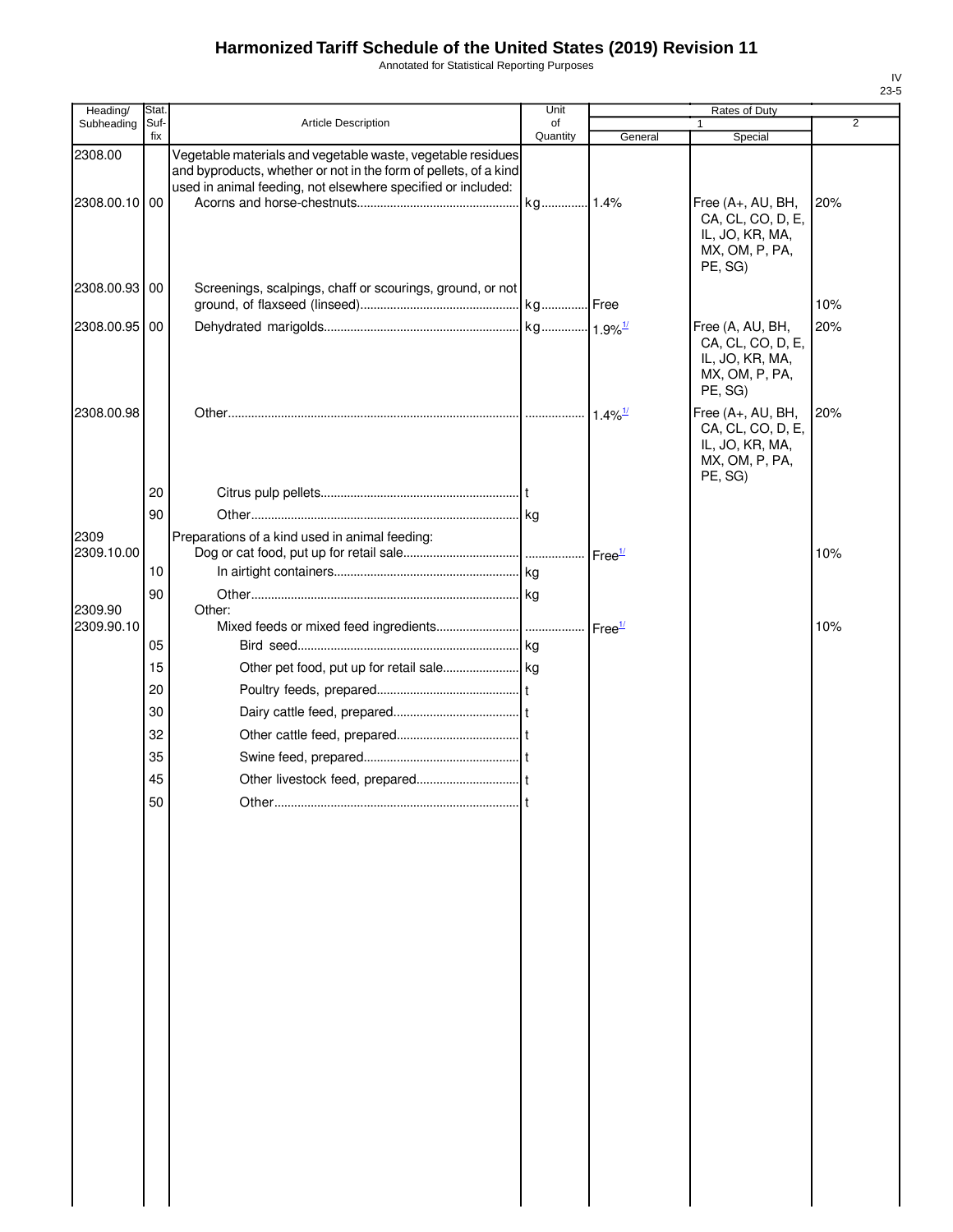Annotated for Statistical Reporting Purposes

| Stat.<br>Heading/<br>Suf-<br>Subheading<br>2309 (con.)<br>2309.90<br>(con.) | fix           | Article Description                                                                               | Unit<br>of |         | Rates of Duty                                                                                 | 2                  |
|-----------------------------------------------------------------------------|---------------|---------------------------------------------------------------------------------------------------|------------|---------|-----------------------------------------------------------------------------------------------|--------------------|
|                                                                             |               |                                                                                                   |            |         |                                                                                               |                    |
|                                                                             |               |                                                                                                   | Quantity   | General | Special                                                                                       |                    |
|                                                                             | Other: (con.) | Preparations of a kind used in animal feeding: (con.)                                             |            |         |                                                                                               |                    |
|                                                                             | Other:        |                                                                                                   |            |         |                                                                                               |                    |
|                                                                             | solids:       | Animal feeds containing milk or milk derivatives:<br>Containing over 10 percent by weight of milk |            |         |                                                                                               |                    |
| 2309.90.22                                                                  |               | Described in general note 15 of the tariff<br>schedule and entered pursuant to its                |            |         |                                                                                               |                    |
|                                                                             |               |                                                                                                   |            | 7.5%    | Free (A+, AU, BH,<br>CA, CL, CO, D, E,<br>IL, JO, KR, MA,                                     | 20%                |
|                                                                             |               |                                                                                                   |            |         | MX, OM, P, PA,<br>PE, SG)                                                                     |                    |
| 10<br>90                                                                    |               |                                                                                                   |            |         |                                                                                               |                    |
| 2309.90.24                                                                  |               | Described in additional U.S. note 2 to this<br>chapter and entered pursuant to its                |            |         |                                                                                               |                    |
|                                                                             |               |                                                                                                   |            | 7.5%    | Free (A+, AU, BH,<br>CA, CL, CO, D, E,                                                        | 20%                |
|                                                                             |               |                                                                                                   |            |         | IL, JO, KR, MA,<br>OM, P, PA, PE,                                                             |                    |
| 10                                                                          |               |                                                                                                   |            |         | SG)                                                                                           |                    |
| 90                                                                          |               |                                                                                                   |            |         |                                                                                               |                    |
| 2309.90.28                                                                  |               |                                                                                                   |            |         | 80.4¢/kg + 6.4% Free (BH, CL, JO,<br>MX, OM, SG)<br>$16¢/kg + 1.2%$ (KR)<br>$21.4¢/kg + 1.7%$ | 94.6¢/kg +<br>7.5% |
|                                                                             |               |                                                                                                   |            |         | (PE)<br>37.5¢/kg + 2.9%<br>(CO, PA)                                                           |                    |
|                                                                             |               |                                                                                                   |            |         | 48.2 $¢$ /kg + 3.8% (P)<br>See 9912.04.20,                                                    |                    |
|                                                                             |               |                                                                                                   |            |         | 9912.04.24 (MA)<br>See 9913.04.20<br>(AU)                                                     |                    |
|                                                                             |               |                                                                                                   |            |         | See 9915.04.20,<br>9915.04.24,                                                                |                    |
| $10$                                                                        |               |                                                                                                   | .lkg       |         | 9915.04.28 (P+)                                                                               |                    |
| 90                                                                          |               |                                                                                                   |            |         |                                                                                               |                    |
|                                                                             |               |                                                                                                   |            |         |                                                                                               |                    |
|                                                                             |               |                                                                                                   |            |         |                                                                                               |                    |
|                                                                             |               |                                                                                                   |            |         |                                                                                               |                    |
|                                                                             |               |                                                                                                   |            |         |                                                                                               |                    |
|                                                                             |               |                                                                                                   |            |         |                                                                                               |                    |
|                                                                             |               |                                                                                                   |            |         |                                                                                               |                    |
|                                                                             |               |                                                                                                   |            |         |                                                                                               |                    |
|                                                                             |               |                                                                                                   |            |         |                                                                                               |                    |
|                                                                             |               |                                                                                                   |            |         |                                                                                               |                    |

IV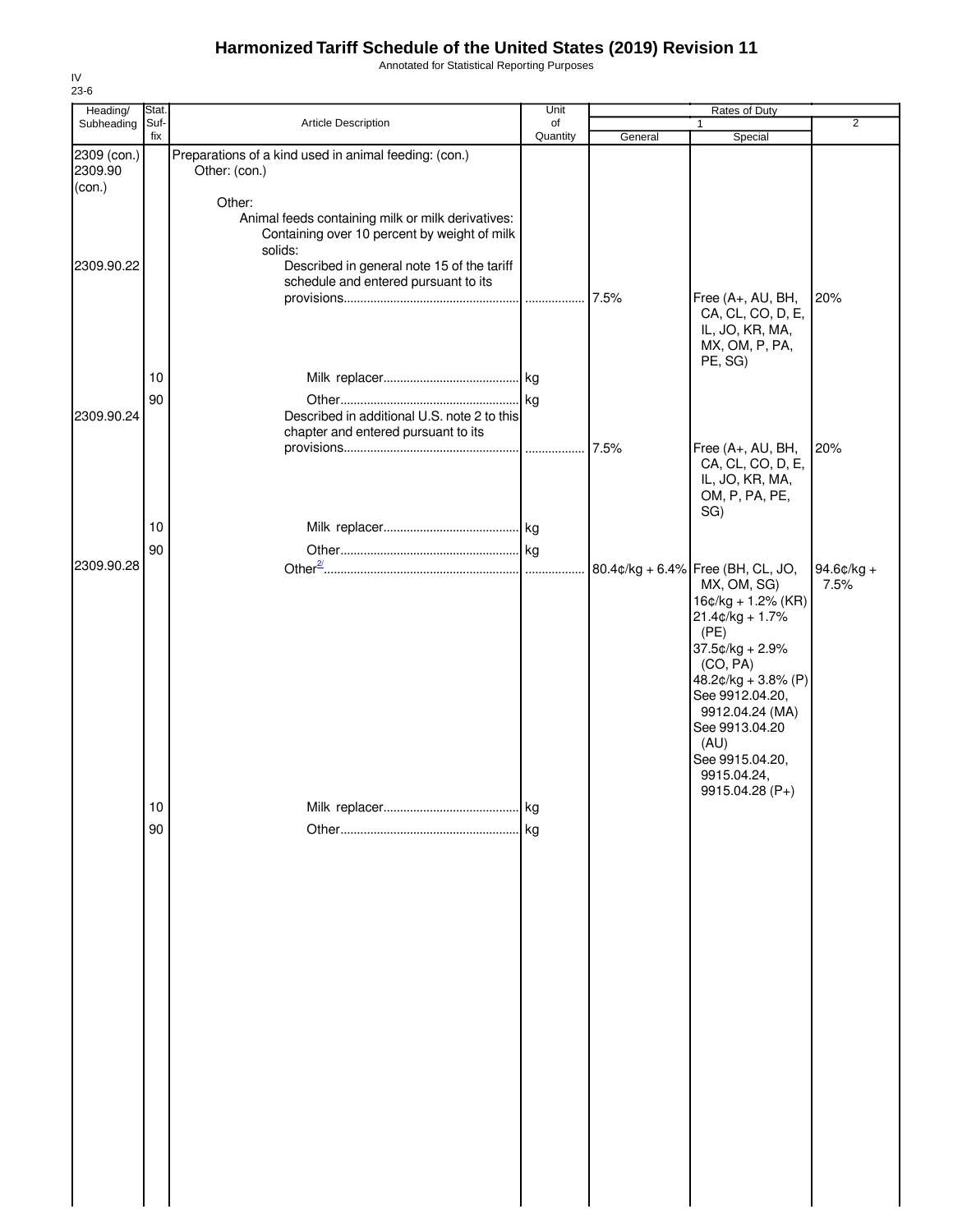Annotated for Statistical Reporting Purposes

| Heading/               | Stat.       |                                                                                        | Unit           |         |                                                                                                                                                                                                                      |                       |
|------------------------|-------------|----------------------------------------------------------------------------------------|----------------|---------|----------------------------------------------------------------------------------------------------------------------------------------------------------------------------------------------------------------------|-----------------------|
| Subheading             | Suf-<br>fix | <b>Article Description</b>                                                             | of<br>Quantity |         | 1                                                                                                                                                                                                                    | $\overline{2}$        |
| 2309 (con.)<br>2309.90 |             | Preparations of a kind used in animal feeding: (con.)<br>Other: (con.)                 |                | General | Special                                                                                                                                                                                                              |                       |
| (con.)                 |             |                                                                                        |                |         |                                                                                                                                                                                                                      |                       |
|                        |             | Other: (con.)<br>Animal feeds containing milk or milk derivatives:<br>(con.)<br>Other: |                |         |                                                                                                                                                                                                                      |                       |
| 2309.90.42             |             | Described in general note 15 of the tariff<br>schedule and entered pursuant to its     |                |         |                                                                                                                                                                                                                      |                       |
|                        |             |                                                                                        | .              | 7.5%    | Free (A+, AU, BH,<br>CA, CL, CO, D, E,<br>IL, JO, KR, MA,<br>MX, OM, P, PA,<br>PE, SG)                                                                                                                               | 20%                   |
|                        | 10          |                                                                                        |                |         |                                                                                                                                                                                                                      |                       |
| 2309.90.44             | 90          | Described in additional U.S. note 2 to this<br>chapter and entered pursuant to its     | .              | 7.5%    | Free (A+, AU, BH,                                                                                                                                                                                                    | 20%                   |
|                        |             |                                                                                        |                |         | CA, CL, CO, D, E,<br>IL, JO, KR, MA,<br>OM, P, PA, PE,<br>SG)                                                                                                                                                        |                       |
|                        | 10          |                                                                                        |                |         |                                                                                                                                                                                                                      |                       |
|                        |             |                                                                                        |                |         |                                                                                                                                                                                                                      |                       |
| 2309.90.48             | 90          |                                                                                        |                |         |                                                                                                                                                                                                                      |                       |
|                        |             |                                                                                        | .              |         | 80.4¢/kg + 6.4% Free (BH, CL, JO,<br>MX, OM, SG)<br>16¢/kg + 1.2% (KR,<br>PA)<br>$21.4¢/kg + 1.7%$<br>(PE)<br>37.5¢/kg + 2.9%<br>(CO)<br>48.2¢/kg + 3.8% (P)<br>See 9912.04.20,<br>9912.04.24 (MA)<br>See 9913.04.20 | $94.6$ ¢/kg +<br>7.5% |
|                        | 10<br>90    | Other:                                                                                 |                |         | (AU)<br>See 9915.04.20,<br>9915.04.24,<br>9915.04.28 (P+)                                                                                                                                                            |                       |
| 2309.90.60             | 00          |                                                                                        |                | 1.9%    | Free (A+, AU, BH,                                                                                                                                                                                                    | 20%                   |
|                        |             |                                                                                        |                |         | CA, CL, CO, D, E,<br>IL, JO, KR, MA,<br>MX, OM, P, PA,<br>PE, SG)                                                                                                                                                    |                       |
|                        |             | Other:                                                                                 |                |         |                                                                                                                                                                                                                      |                       |
| 2309.90.70 00          |             | Preparations, with a basis of vitamin $B_{12}$ ,                                       |                |         |                                                                                                                                                                                                                      |                       |
|                        |             |                                                                                        |                |         | Free (A, AU, BH,<br>CA, CL, CO, D, E,<br>IL, JO, KR, MA,<br>MX, OM, P, PA,<br>PE, SG)                                                                                                                                | 20%                   |
| 2309.90.95 00          |             |                                                                                        |                |         | Free (A+, AU, BH,<br>CA, CL, CO, D, E,<br>IL, JO, KR, MA,<br>MX, OM, P, PA,<br>PE, SG)                                                                                                                               | 20%                   |
|                        |             |                                                                                        |                |         |                                                                                                                                                                                                                      |                       |